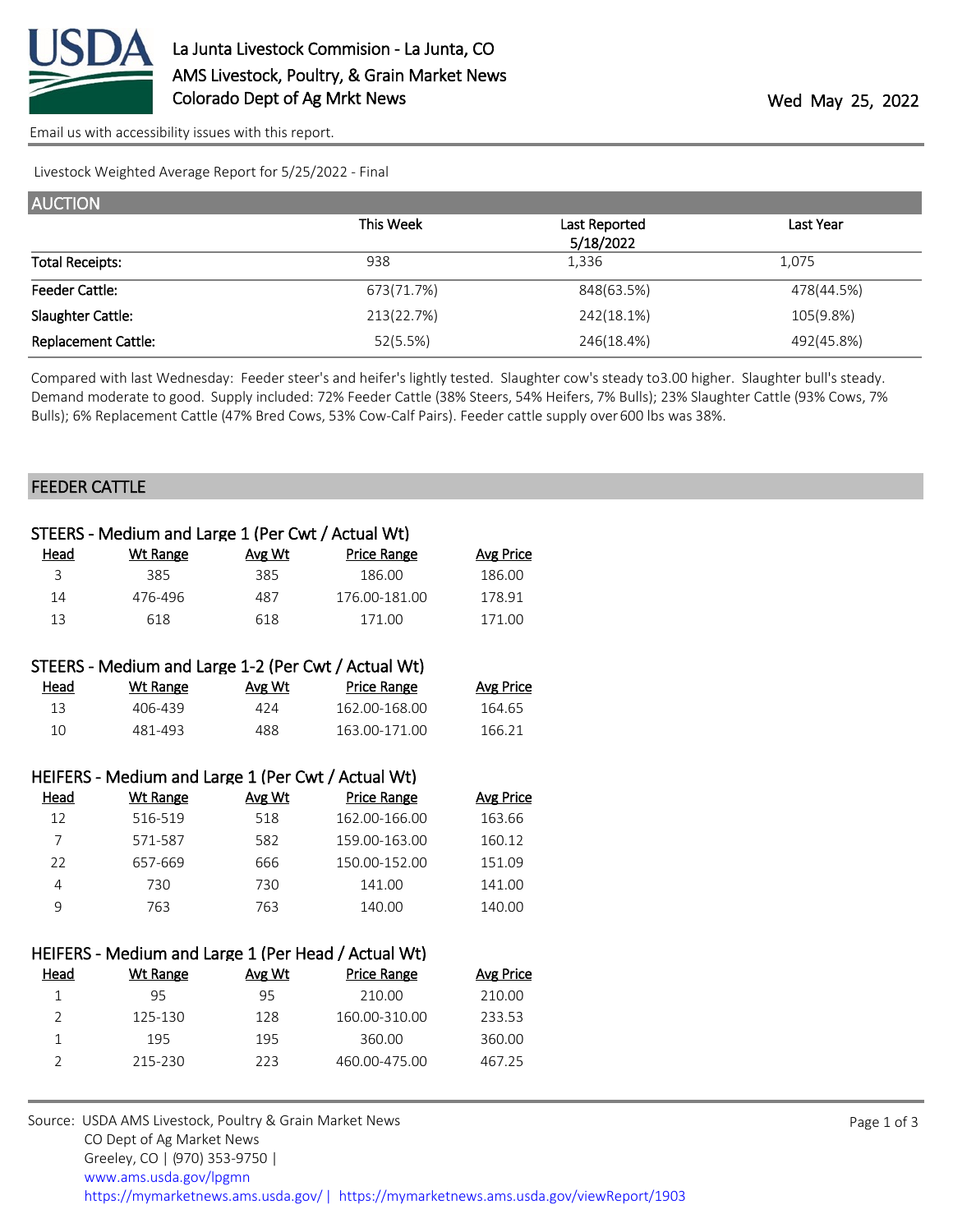

[Email us with accessibility issues with this report.](mailto:mars@ams.usda.gov?subject=508%20issue)

|                   |                                                   |               | HEIFERS - Medium and Large 1-2 (Per Cwt / Actual Wt)  |                            |                 |  |
|-------------------|---------------------------------------------------|---------------|-------------------------------------------------------|----------------------------|-----------------|--|
| <u>Head</u><br>14 | <b>Wt Range</b><br>582-587                        | Avg Wt<br>584 | <b>Price Range</b><br>158.00-159.00                   | <b>Avg Price</b><br>158.36 |                 |  |
|                   |                                                   |               |                                                       |                            |                 |  |
|                   |                                                   |               | HEIFERS - Medium and Large 1-2 (Per Head / Actual Wt) |                            |                 |  |
| <u>Head</u>       | <b>Wt Range</b>                                   | Avg Wt        | Price Range                                           | <b>Avg Price</b>           |                 |  |
| $\mathbf 1$       | 175                                               | 175           | 260.00                                                | 260.00                     |                 |  |
|                   |                                                   |               |                                                       |                            |                 |  |
|                   | BULLS - Medium and Large 1 (Per Head / Actual Wt) |               |                                                       |                            |                 |  |
| <u>Head</u>       | <b>Wt Range</b>                                   | Avg Wt        | <b>Price Range</b>                                    | <b>Avg Price</b>           |                 |  |
| $\mathbf{1}$      | 125                                               | 125           | 335.00                                                | 335.00                     |                 |  |
| 3                 | 150-195                                           | 172           | 300.00-475.00                                         | 369.56                     |                 |  |
| $\mathbf{1}$      | 230                                               | 230           | 510.00                                                | 510.00                     |                 |  |
|                   |                                                   |               |                                                       |                            |                 |  |
|                   | BULLS - Medium 1-2 (Per Cwt / Actual Wt)          |               |                                                       |                            |                 |  |
| <u>Head</u>       | <b>Wt Range</b>                                   | Avg Wt        | <b>Price Range</b>                                    | <b>Avg Price</b>           |                 |  |
| 5                 | 622                                               | 622           | 117.00                                                | 117.00                     |                 |  |
|                   | <b>SLAUGHTER CATTLE</b>                           |               |                                                       |                            |                 |  |
|                   |                                                   |               |                                                       |                            |                 |  |
|                   | COWS - Breaker 75-80% (Per Cwt / Actual Wt)       |               |                                                       |                            |                 |  |
| <b>Head</b>       | <b>Wt Range</b>                                   | Avg Wt        | <b>Price Range</b>                                    | <b>Avg Price</b>           | <b>Dressing</b> |  |
| 17                | 1415-1610                                         | 1447          | 80.00-84.00                                           | 81.07                      | Average         |  |
| 11                | 1323-1450                                         | 1363          | 74.00-78.50                                           | 77.33                      | Low             |  |
|                   | COWS - Boner 80-85% (Per Cwt / Actual Wt)         |               |                                                       |                            |                 |  |
| <u>Head</u>       | <b>Wt Range</b>                                   | Avg Wt        | <b>Price Range</b>                                    | <b>Avg Price</b>           | Dressing        |  |
| 14                | 1093-1430                                         | 1242          | 75.00-76.00                                           | 75.11                      | Average         |  |
| $\mathbf{1}$      | 1150                                              | 1150          | 81.00                                                 | 81.00                      | High            |  |
| 26                | 1145-1255                                         | 1192          | 66.00-74.00                                           | 71.92                      | Low             |  |
|                   |                                                   |               |                                                       |                            |                 |  |
|                   | COWS - Lean 85-90% (Per Cwt / Actual Wt)          |               |                                                       |                            |                 |  |
| <b>Head</b>       | <b>Wt Range</b>                                   | Avg Wt        | <b>Price Range</b>                                    | <b>Avg Price</b>           | <b>Dressing</b> |  |
| 11                | 1030-1133                                         | 1093          | 68.00-71.00                                           | 69.33                      | Average         |  |
| 34                | 855-1210                                          | 977           | 63.00-68.00                                           | 66.10                      | Low             |  |
| 11                | 780-1158                                          | 1018          | 51.00-61.00                                           | 55.14                      | Very Low        |  |
|                   |                                                   |               |                                                       |                            |                 |  |
|                   | BULLS - 1-2 (Per Cwt / Actual Wt)                 |               |                                                       |                            |                 |  |
| Head              | <b>Wt Range</b>                                   | Avg Wt        | <b>Price Range</b>                                    | <b>Avg Price</b>           | <b>Dressing</b> |  |
| 7                 | 1660-2280                                         | 1899          | 96.00-101.00                                          | 98.57                      | Average         |  |
| 1                 | 2120                                              | 2120          | 104.00                                                | 104.00                     | High            |  |
| 2                 | 1475-1490                                         | 1483          | 91.00-94.50                                           | 92.74                      | Low             |  |
|                   | REPLACEMENT CATTLE                                |               |                                                       |                            |                 |  |
|                   |                                                   |               |                                                       |                            |                 |  |